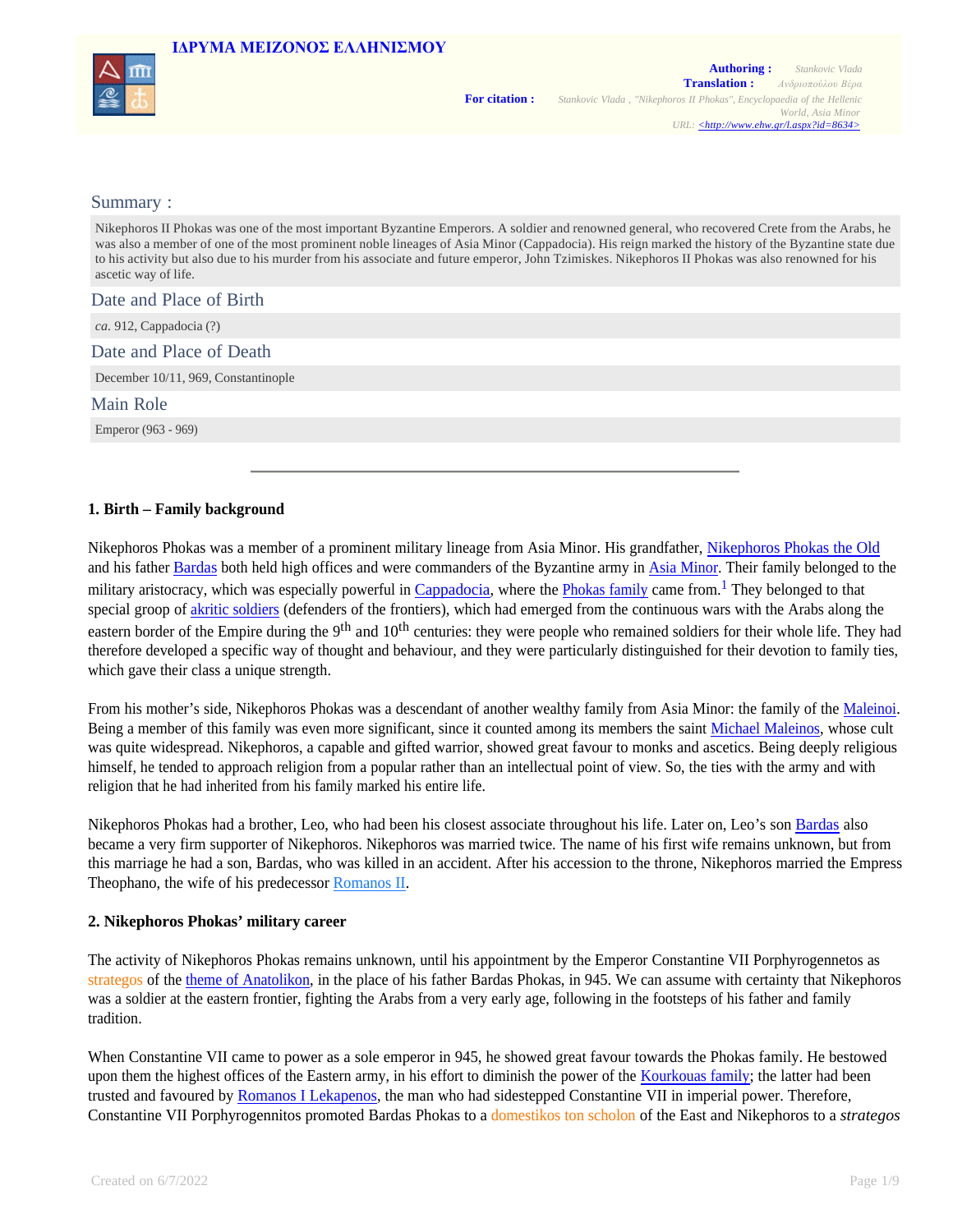

of the theme of Anatolikon in his father's place; Nikephoros' brother Leo became *strategos* of Cappadocia.

Nikephoros remained strategos of the theme of Anatolikon, the most important theme of the Asia Minor, for ten years, during which he fought many battles together with his father Bardas. In 954, the emperor honoured him with the titles of magistros and domestikos ton scholon. His old office of the *strategos* of the theme of Anatolikon passed on to his brother Leo, who in those ten years had had significant success against the Arabs and their most famous general, Sayf-al-Dawla.<sup>2</sup>

Shortly after becoming *domestikos ton scholon*, Nikephoros Phokas began his victorious wars. In 957 he conquered the fortress of Adatas. But it was in Crete where he had his biggest military success. The Emperor Romanos II desired, like his father Constantine VII before him in 949, to restore to the Byzantine Empire this large island, which was under Arab rule for almost one and a half century. Nikephoros had a very difficult task ahead of him. In the summer of 960 he besieged Chandax, a siege which lasted nine whole months. Many times it appeared as if the Arabs would be able to repel the Byzantine army, but Nikephoros' perseverance and his abilities prevailed in the end: Chandax and the whole island of Crete fell to Byzantine hands on March 961. $3$ 

This great war for the conquest of Crete brought fame for Nikephoros Phokas. It made him the hero, who restored this large and rich island to the Empire. Along with a hero's fame, the Constantinopolitan people reserved for Nikephoros a triumphal welcome, which further increased his popularity. However, Phokas' rise in power caused envy and suspicion among the highest Constantinopolitan circles, especially the political officials of the capital, most of all the parakoimomenos of Romanos II, the eunuch Joseph Bringas.<sup>4</sup>

After the conquest of Crete, Nikephoros returned to Asia Minor and to his office of the *domestikos ton scholon*. At the beginning of 962 he conquered Anazarbos. It was the year of his greatest power and military successes. In the spring of 962 he recaptured, among others, Germanikeia and Doliche. In December of the same year, together with his relative, John Tzimiskes, the then *strategos* of the theme of Anatolikon, he besieged Aleppo, the capital of their most dangerous enemy in the East, the Hamdanid Emir Sayf-al Dawla.<sup>5</sup>

On March 15, 963 Emperor Romanos II died and Nikephoros Phokas turned his efforts into seizing power in Constantinople. After conspiring with the Empress and Romanos' widow Theophano, Nikephoros Phokas went to Constantinople in April 963 in order to celebrate in the Hippodrome yet another triumph of his successful wars, despite Joseph Bringas' opposition. The conflict was evidently between Nikephoros and the Empress Theophano on one side, and the eunuch Joseph Bringas and his followers on the other.

Fearing a possible increase on Nikephoros' power and popularity, Joseph Bringas attempted to arrest him (and possibly to have him killed) in Constantinople. However, with the honour of a hero, Phokas managed to secure the support of the Patriarch Polyeuktos, who helped him seek shelter in the church of Hagia Sophia. Joseph Bringas had no choice but to settle with Nikephoros Phokas. Phokas swore allegiance to the sons of Romanos II (the future Basil II and Constantine VIII), and he was allowed to return to Cappadocia.<sup>6</sup>

But Cappadocia and his armies there was the centre of Nikephoros' power and influence: on July 2, 963, in Caesarea of Cappadocia, the army proclaimed Nikephoros Phokas emperor, on the initiative of John Tzimiskes. At the same time, he managed to obtain the support of several military officials and also acquire aid from inside the capital's walls; there, his supporters, led by the Empress Theophano, the Patriarch Polyeuktos and the illegitimate son of Romanos I Lekapenos, the parakoimomenos Basil, managed to prevail. On August 16, 963, Nikephoros Phokas officially entered the City and he was crowned emperor. His father Bardas took the title of caesar, while his brother Leo became kouropalates. Nikephoros also gave to Basil Lekapenos the title of proedros, while John Tzimiskes became *domestikos ton scholon*. 7

His marriage to the Empress Theophano, which followed soon after, was yet another means to legitimise Nikephoros' authority.<sup>8</sup> At the beginning, the Patriach Polyeuktos had opposed to this marriage, due to the 'spiritual relation' of the couple, since it was believed that Nikephoros was the godfather of one of Theophano's sons. This obstacle, however, was soon overcome and the Patriarch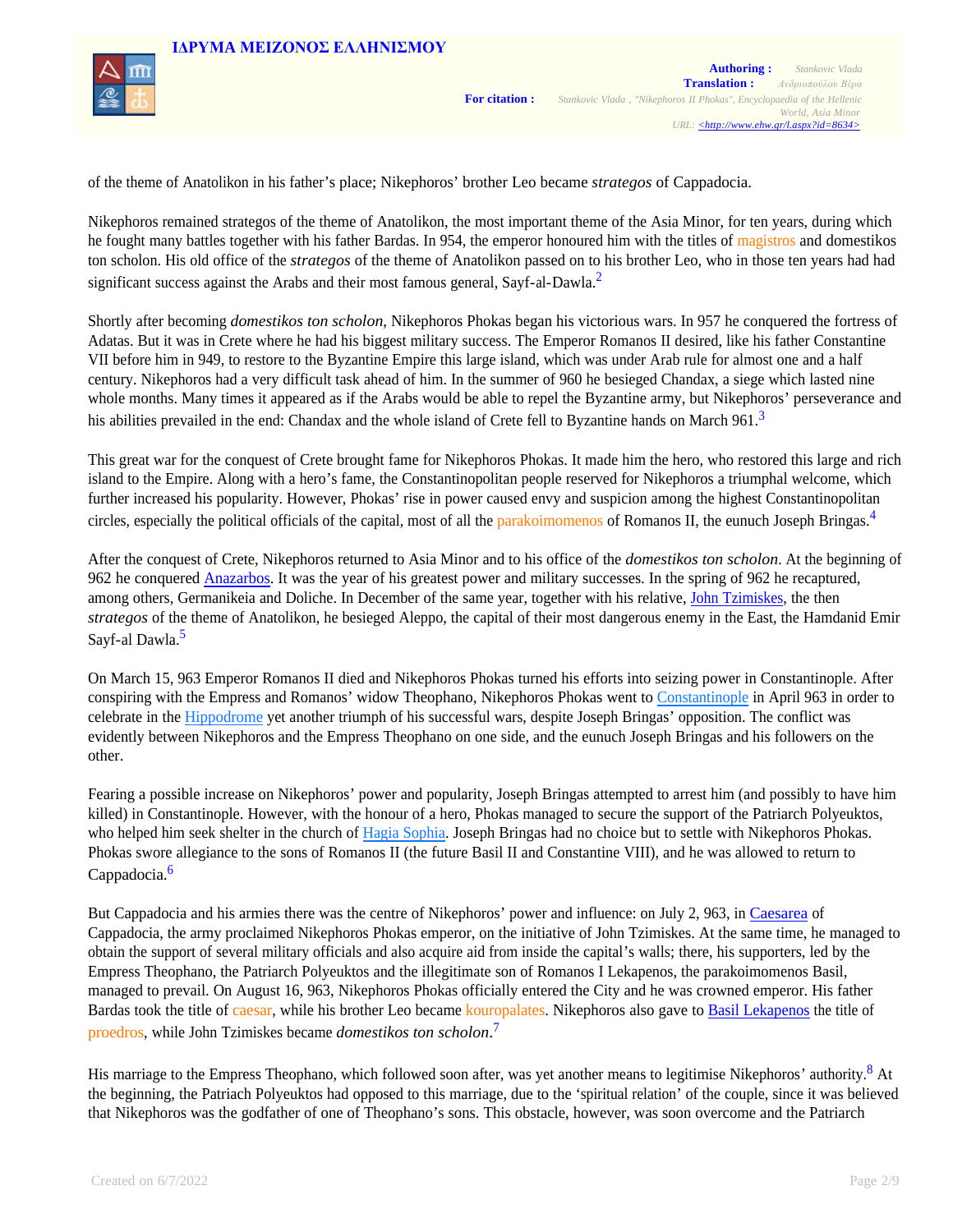

agreed to offer his blessing to this marriage, when Nikephoros' father Βardas declared that it was he who was the godfather of Romanos' young son and not Nikephoros himself. Nikephoros, from his part, swore to protect and serve the rights and interests of Thephano's sons, Basil (II) and Constantine (VIII).<sup>9</sup>

### **3. Emperor**

Nikephoros Phokas continued his military expeditions even after his coronation, refusing to simply rule from the capital. He envisioned restoring to the Byzantine Empire the lost southern regions of Cilicia and Syria, while he desired to advance to Palestine, to the Holy Sepulchre in Jerusalem. Since he himself came from a border region and was a military man both by nature and by family tradition, it was natural to direct all his energy to such expeditions.

In spring 965, the Emperor Nikephoros Phokas launched a new large-scale attack against the Arabs. Already from July 965 he had conquered Mopsuestia and only a month later he captured Tarsus, one of the most powerful fortresses of the Hamdanids. Along with his advances from the land, in the same year, Nikephoros restored Cyprus to the Empire. This completed the reconquest of the Byzantine dominions in the sea, which had started with the conquest of Crete four years earlier.

All these military successes, secured Nikephoros Phokas' further march to the south. The sea route through Crete and Cyprus gave him the security needed in the land expeditions: the capture of the important fortress of Tarsus provided the starting point for the great campaigns against the largest cities of Syria, Antioch and Aleppo. In 966 Nikephoros Phokas began his campaign against Antioch, leading his armies there but not succeeding in conquering the city. In the same year Hierapolis also fell to the hands of the Byzantines.<sup>10</sup>

Gaining the glory of the great defeater of the Arabs and great conqueror, who was also, true to his name, victorious, Nikephoros Phokas had in the following year (967) to turn his attention to the problems in the Balkan peninsula. The Byzantine Empire had the obligation of paying tribute to the Bulgarian state, a situation deriving from the peace treaty and marriage agreement during the reign of Romanos I Lekapenos (after the death of Symeon) in 927. Certain of his power, especially after his glorious victories over the Arabs, Nikephoros Phokas arrogantly refused to pay the tribute, expelling the Bulgarian ambassadors from Constantinople. He did not consider Bulgaria a serious threat for the Empire; he believed that the great danger lay in the East. For this reason, he came to an agreement with Sviatoslav, ruler of the Rus, so that he as well, in collaboration with Byzantium, would attack Bulgaria from the north.

Therefore, Phokas continued to have his attention turned towards the eastern border, leaving the situation in the Balkans in the hands of the ambitious ruler of the Rus. This, however, caused even more problems to the Empire, since Sviatoslav quickly conquered Bulgaria and became a threat for Byzantium. Nikephoros was forced to turn to the Bulgars and ask for their help Sviatoslav. The problems that were born from this policy of Phokas were finally solved by his heir to the throne John Tzimiskes.

In the western front, Otto I, who had been crowned Emperor in Rome just a year before Nikephoros' rise to the Constantinopolitan throne, had conquered the majority of the Byzantine dominions in Italy. In order to possess the whole of Italy, Otto suggested that his son Otto (II) should be married to a porphyrogennete (born in the purple) princess of Constantinople. Nikephoros Phokas arrogantly rejected this proposal, and the bishop of Cremona Liutprand, Otto's envoy, was treated without respect and almost as a prisoner. Liutprand's report of his mission to Constantinople paints a very unflattering image of Nikephoros Phokas.<sup>11</sup>

### **3.1. Aspects of his internal policy**

Nikephoros Phokas was the first representative of the military aristocracy of Asia Minor to be crowned Emperor. As a soldier and commander of an army his whole life, he introduced a military mentality to the administration and the government. The novellae he issued usually dealt with the problems of military lands and the possessions of the Church, but his policy was clearly in favour of the aristocracy. While all the emperors of the 10<sup>th</sup> century, from Romanos I Lekapenos (920-944) onward, protected the small landowners from the powerful and wealthy landholders with the right of the protimesis, Phokas took away this right from the peasants. Thus he essentially deprived them of their ability to regain the land that they have sold in a low price (usually at a period of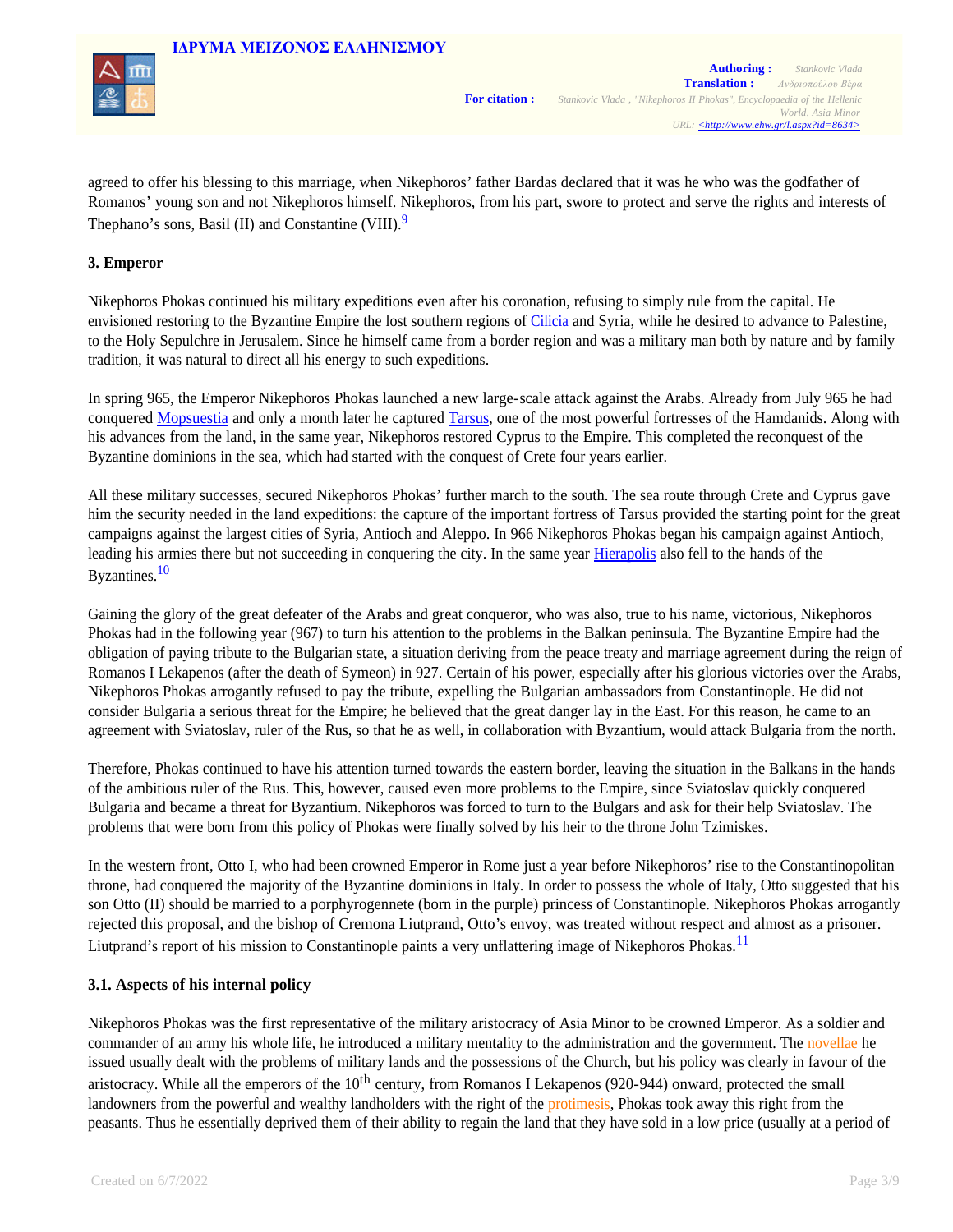

famine), as was allowed by the laws of previous emperors. In order to justify his decision, Phokas argued that his predecessors showed excessive favour to the smaller landowners as a social class and thus they violated the rule of equality of all the subjects; that was what he wanted to amend with his novel. $^{12}$ 

In addition, Nikephoros Phokas raised the minimum of the value of military lands from 4 litters (of gold) to twelve. Thus, he established a change, that had already begun, in the army's character: while in previous years the small landowners could take part in the army, during Phokas' reign, the army comprised increasingly of members of the aristocracy. The soldiers were more heavily armed, the most important being the kataphraktoi, whose equipment required large sums of money. These soldiers were more suited for war as it had evolved, since the battles were now mainly fought at the borders and had a regional character, instead of large-scale battles, which required a large army.<sup>13</sup>

It was evident that military expeditions were at the core of Nikephoros II's policy, and as an emperor he still kept the mentality of a military man, maintaining strong ties with his soldiers. He was accused of tolerating the inappropriate behaviour of his soldiers in the expense of civilians, without intervening to bring them to justice. His proposal to honour as martyrs of the Church the soldiers who were killed in battles against the Arabs is indicative of the bond he shared with the army. According to Dagron, Nikephoros II Phokas' policy essentially led to the creation of a military hierarchy, which eventualy would override the political one. This evolution was cut short with the murder of Nikephoros and the rise to the throne of John Tzimiskes.<sup>14</sup>

### **3.2. Attitude toward the Church**

Nikephoros Phokas' attitude toward the Church is marked by a seeming contradiction, which emanates from his piety and his concept of monasticism. Phokas viewed monks and monastic life very favourably, and this is evident from his friendship with Athanasios Athonites. Having as a model his uncle, Michael Maleinos, Nikephoros had expressed the wish to abandon secular life and become a hermit, something that he had also promised to Athanasios Athonites. Reality forced him to postpone this plan, but he helped his friend Athanasios found a monastery in Mount Athos, which he aspired to turn into a model of monastic life in Athos.<sup>15</sup>

On the other hand, Nikephoros Phokas' legislation prohibited the increase of monastic fortune, the donations of land to monasteries and the founding of new monasteries.<sup>16</sup> His economic policy was clearly directed toward the needs of the army and his expeditions against the Arabs. However, his policy toward monasteries was mainly guided by his own perception of asceticism, which, in his opinion, was completely incompatible with the accumulation of earthly goods and wealth. Nikephoros firmly reproached avarice in the Church or in monks, whom he expected to be model Christians.<sup>17</sup> Thus he did not support and encourage the foundation of new monasteries, but rather the care and restoration of old temples, monasteries and hospices, and the founding of new cells and cloisters in abandoned regions, where no new land was needed.<sup>18</sup> Indeed, the church in Cavou**ș** in of Cappadocia, known as «pidgeonhous», is also called «church of Nikephoros Phokas» because of his depiction among the surviving frescoes.

Moreover, Nikephoros requested that the soldiers killed in battle against the infidels should be made martyrs and be honoured by the Church. The Patriarch Polyeuktos, however, who had already disagreed with the emperor's monastic policy, took this opportunity to oppose to Phokas' demand; he invoked patristic texts, which even imposed penance to the soldier who had killed in war – the prohibition of participation to the Eucharist for a certain amount of time.<sup>19</sup>

### **4. Death**

In 968, Nikephoros Phokas once again turned against Syria, in another effort to conquer Antioch. In October, his army laid siege to the city, but his forces were not adequate. That was his last military campaign. He did not participate in the attacks against Syria the following year, nor was he present when his efforts found success, in the conquering of Antioch, on 28 October 969; the *strategoi* in charge were Peter and Michael Bourtzes.<sup>20</sup>

A few months later, on the night of the  $10^{th}$  to the  $11^{th}$  of December 969, Nikephoros II Phokas was murdered in Constantinople.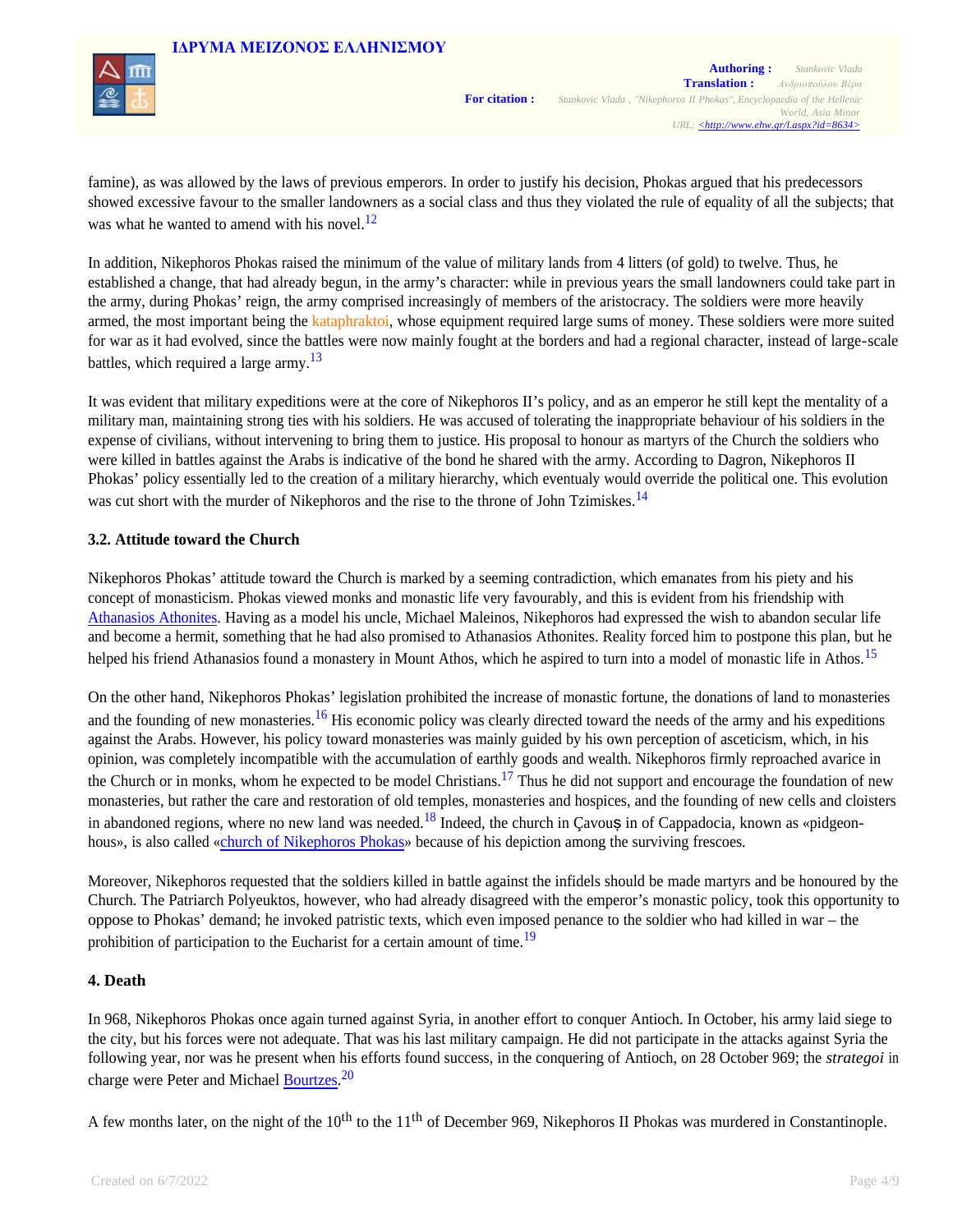



The conspiracy against him and his murder were planned by the Empress Theophano and John Tzimiskes, who became his heir to the throne. With inside help from members of the imperial court, Tzimiskes and his followers could easily gain access to the Great Palace. Nikephoros was killed in his own rooms, which he had probably built himself, possibly on the south side of a temple inside the palace, the Virgin of the Pharos.

### **5. Treatises**

Nikephoros II Phokas is considered to have composed two treatises on war strategy. The first is titled *De velitatione bellica*21 and was possibly written by his brother Leo Phokas.<sup>22</sup> The second one, titled *Praecepta militaria*<sup>23</sup> is without a doubt the work of Nikephoros Phokas. These treatises present the war in the eastern frontier of the Byzantine Empire, the constant conflicts with the Arabs and the relation between the soldiers and their officers.

### **5. Estimation and evaluation**

Even for his contemporaries it was evident that Nikephoros Phokas differed from his predecessors to the imperial throne. His character and reign were compared to Constantine Porphyrogennetos, who was more educated and mild, and who never left Constantinople to take part in military expeditions.

Despite his undeniable military successes, Nikephoros was often viewed by Byzantine chroniclers as a tyrant, mainly because of his ecclesiastic and economic policy. In addition there is often an attempt to justify his murder by his old comrade, John Tzimiskes.<sup>24</sup>

This act of murder, however, and the way it was accomplished, combined also with the fame of the unbeatable general, rendered Nikephoros Phokas a martyr at a later time; in some regions, especially on Mount Athos, he was worshiped as a saint. This same tradition was carried also to the Slavic countries, possibly through Mount Athos.<sup>25</sup>

1. A tradition according to which the Phokas lineage descended from the Roman Flavii, who came to Constantinople as senators following Constantine I, see Bekker, I. (ed.), *Michael Attaliotae, Historia* (Bonnae 1853), p. 218, is probably an effort to present a more noble Constantinopolitan background to Nikephoros Phokas. See *The Oxford Dictionary of Byzantium* 3, pp. 1665-1666 [entry Phokas (Φωκ**ᾶ** ς)].

2. Ostrogorsky, G., *Ιστορία του Βυζαντινού Κράτους* 2 (Athens 1997), p. 162; Dennis, G. T., *Three Byzantine Military Treatises* (Washington D. C. 1985), pp. 138-9.

3. Schlumberger, G., *Un empereur byzantin au Xe siècle: Nicéphore Phocas* (Paris 1925), pp. 25-79.

- 5. Ostrogorsky, G., *Ιστορία του Βυζαντινού Κράτους* 2 (Athens 1997), p. 164.
- 6. Leo Deacon, *Historia* ΙΙ. 11, Hase, C.B. (ed.), *Leonis Diaconi Caloensis Historiae libri decem* (Βοnn 1828), pp. 32-4.
- 7. Leo Deacon, *Historia* ΙΙΙ. 8, Hase, C.B. (ed.), *Leonis Diaconi Caloensis Historiae libri decem* (Βοnn 1828), p. 49.
- 8. Ostrogorsky, G., *Ιστορία του Βυζαντινού Κράτους* 2 (Athens 1997), p. 165.
- 9. Leo Deacon, *Historia* ΙΙΙ. 9, Hase, C.B. (ed.), *Leonis Diaconi Caloensis Historiae libri decem* (Βοnn 1828), p. 50.
- 10. Ostrogorsky, G., *Ιστορία του Βυζαντινού Κράτους* 2 (Athens 1997), p. 169-171.
- 11. Morris, R., "The Two Faces of Nikephoros Phokas", *Byzantine and Modern Greek Studies* 12 (1988), pp. 83-4. For the text of the bishop

<sup>4.</sup> *The Oxford Dictionary of Byzantium* 3, pp. 1478-1479 (entry Nikephoros II Phokas).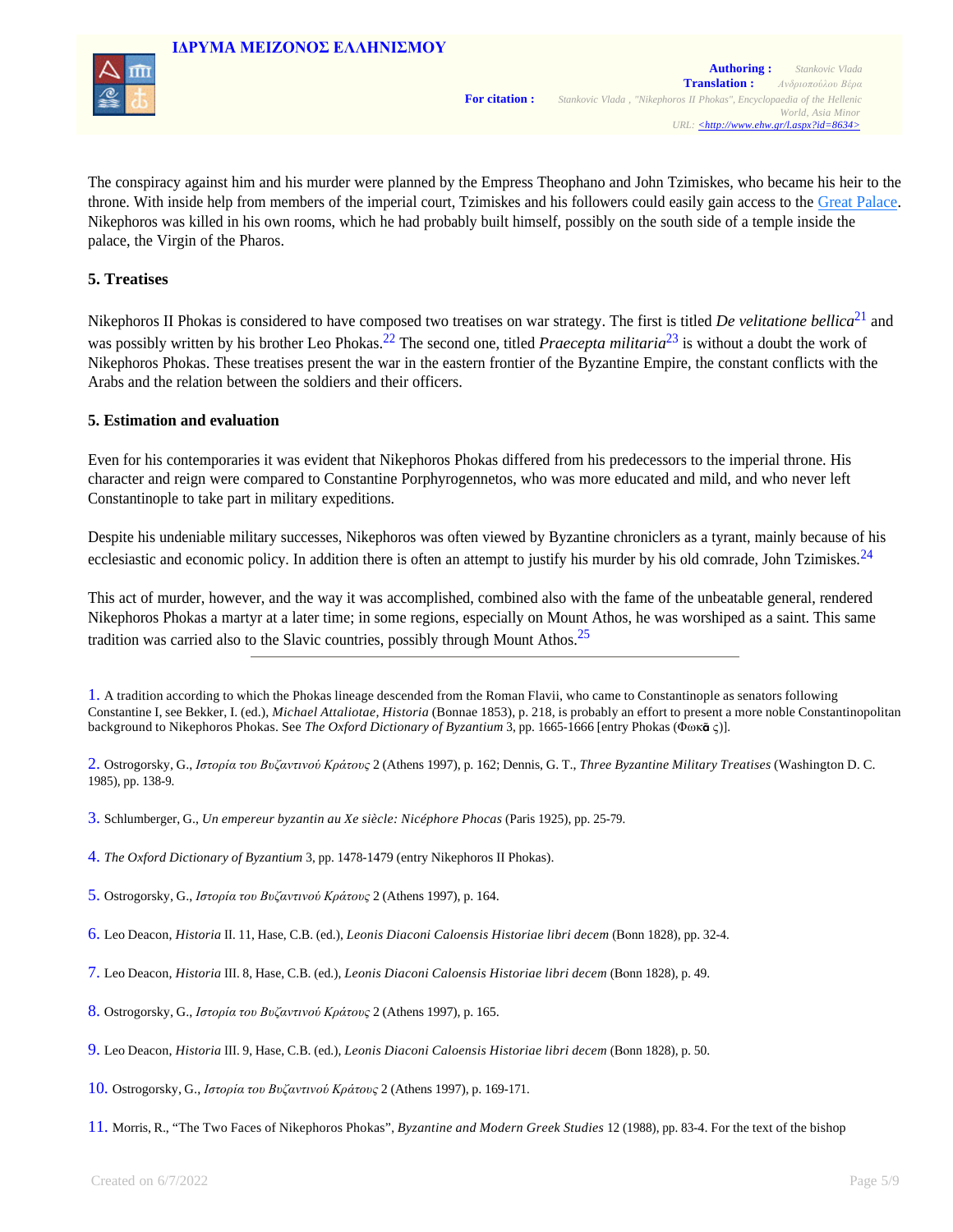

Liutprand, Liutprand of Cremona, *Relatio de legatione Constantinopolitana ad Nikephorum Phocam*, in P. Chiesa (ed), *Liutprand of Cremona, Opera Omnia* (Corpus Christianorum Continuatio Mediaevalis 156, Turnhout 1998), σελ. 188-215.

12. Ostrogorsky, G., "The Peasant's pre-emption right", *Journal of Roman Studies* 37 (1947), pp. 117-126.

13. Dennis, G. T., *Three Byzantine Military Treatises* (Washington D. C. 1985), pp. 137-40· McGreer, E., *Sowing the Dragon's Teeth: Byzantine Warfare in the Tenth Century* (Washington D. C. 1995), pp. 214-7.

14. Dagron, G. – Mihaescu, H., *Le traité sur la guérila (De velitatione) de l'empereur Nicéphore Phocas (963-969)* (Paris 1986), pp. 281-5.

15. Morris, R., "The Two Faces of Nikephoros Phokas", *Byzantine and Modern Greek Studies* 12 (1988), pp. 102-4.

16. John Skyitzes, Thurn, J. (ed.), *Ioannis Scylitzae, Synopsis Historiarum* (Berlin-New York 1973), pp. 273-5.

17. Morris, R., "The Two Faces of Nikephoros Phokas", *Byzantine and Modern Greek Studies* 12 (1988), p. 110.

18. Tierry, N., "Un portrait de Jean Tzimiskès en Cappadoce", *Travaux et Mémoires* 9 (1985), pp. 480-3.

19. Morris, R., "The Two Faces of Nikephoros Phokas", *Byzantine and Modern Greek Studies* 12 (1988), p. 88.

20. John Skylitzes, Thurn, J. (ed.), *Ioannis Scylitzae, Synopsis Historiarum* (Berlin-New York 1973), pp. 272-3.

21. *De velitatione*, in Dagron, G. – Mihaescu, H. (ed.), *Le traité sur la guérila (De velitatione) de l'empereur Nicéphore Phocas (963-969)* (Paris 1986), pp. 32-135; and under the title "Skirmishing" in Dennis, G. T. (ed.), *Three Byzantine Military Treatises* (Washington D. C. 1985), pp. 146-239.

22. Dennis, G. T., *Three Byzantine Military Treatises* (Washington D. C. 1985), pp. 139-40.

23. *Praecepta militaria* in McGreer, E. (ed.), *Sowing the Dragon's Teeth: Byzantine Warfare in the Tenth Century* (Dumbarton Oaks Studies 23, Washington D. C. 1995), pp. 12-58.

24. Morris, R., "The Two Faces of Nikephoros Phokas", *Byzantine and Modern Greek Studies* 12 (1988), pp. 111-2.

25. Morris, R., "The Two Faces of Nikephoros Phokas", *Byzantine and Modern Greek Studies* 12 (1988), pp. 112-3.

# Bibliography :

| Q | Ιωάννης Σκυλίτζης, Σύνοψις Ιστοριών, Thurn, I. (ed.), Ioannis Skylitzae Synopsis Historiarum, Corpus<br>Fontium Historiae Byzantinae 5, Berlin – New York 1973                                   |
|---|--------------------------------------------------------------------------------------------------------------------------------------------------------------------------------------------------|
| Q | <b>Ostrogorsky G.</b> , Ιστορία του Βυζαντινού Κράτους, 1-3, Αθήνα 1989, Παναγόπουλος, Ι. (μτφρ.)                                                                                                |
| Q | Λέων Διάκονος, Ιστορία, Hase, C.B. (ed.), Leonis Diaconi Caloensis Historiae libri decem et liber de<br>velitatione bellica Nicephori Augusti, Corpus Scriptorum Historiae Byzantinae, Bonn 1828 |
| Q | <b>Schlumberger G.</b> , Un empereur byzantin au Xe siècle: Nicéphore Phocas, Paris 1925                                                                                                         |
| Q | Djurić I., "Porodica Foka", Zbornik Radova Vizantoloskog Instituta, 17, 1976, 191-296                                                                                                            |
| Q | Περί παραδρομής πολέμου, Dagron, G. – Mihaescu, H. (eds), Le traité sur la guérila (De velitatione) de                                                                                           |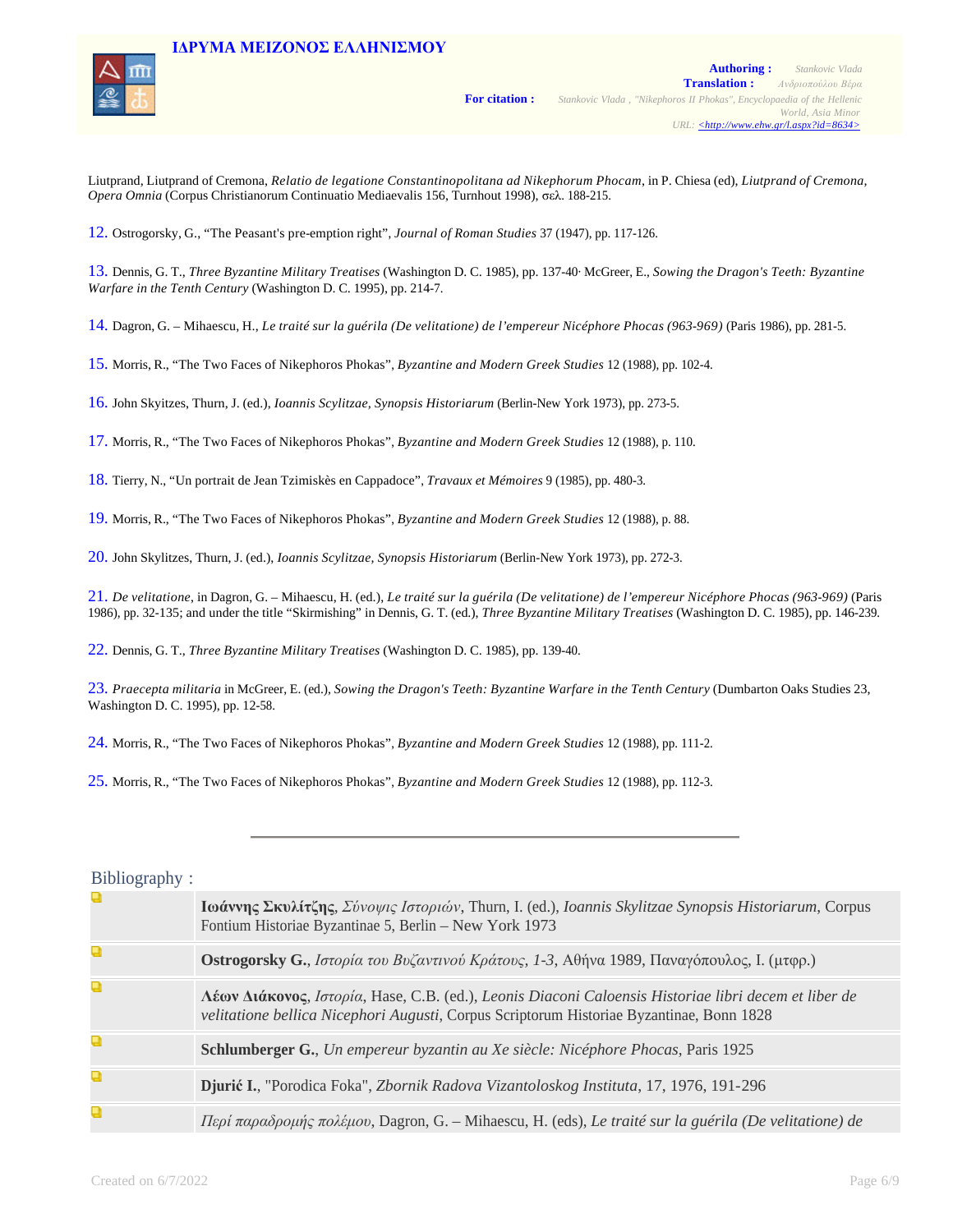

|   | l'empereur Nicéphore Phocas (963-969), Paris 1986                                                                                                                                                                                                 |
|---|---------------------------------------------------------------------------------------------------------------------------------------------------------------------------------------------------------------------------------------------------|
| Q | Dennis G.T., Three Byzantine Military Treatises, Washington D.C. 1985                                                                                                                                                                             |
| Q | <b>Νικηφόρος Β' Φωκάς</b> , Στρατηγική έκθεσις και σύνταξις Νικηφόρου δεσπότου (Praecepta militaria), E.<br>McGreer (ed.), Sowing the Dragon's Teeth: Byzantine Warfare in the Tenth Century, Dumbarton Oaks<br>Studies 23, Washington D. C. 1995 |
| Q | Spatharakis I., The Portrait in Byzantine Illuminated Manuscripts, Leiden 1976, Byzantina Neerlandica 6                                                                                                                                           |
| Q | Κόλιας Τ. Γ., Νικηφόρος Β' Φωκάς (963-969). Ο στρατηγός αυτοκράτωρ και το μεταρρυθμιστικό του έργο,<br>Αθήνα 1993                                                                                                                                 |
| Q | Petit L., "Office inédit en l'honneur de Nicéphore Phocas", Byzantinische Zeitschrift, 13, 1904, 398-421                                                                                                                                          |
| Q | Morris R., "The Two Faces of Nikephoros Phokas", Byzantine and Modern Greek Studies, 12, 1988, 83-<br>117                                                                                                                                         |
| Q | Λάμπρος Σπυρίδων, "Δύο εικόνες Νικηφόρου του Φωκά", Νέος Ελληνομνήμων, 1, 1904, 61-2                                                                                                                                                              |
| Q | Grierson P., Catalogue of the Byzantine Coins in the Dumbarton Oaks Collection and in the Whittemore<br>Collection, Washington D. C. 1993                                                                                                         |
| Q | Κωνσταντίνος Πορφυρογέννητος, Περί βασιλείου τάζεως, Reiske, J. (ed.), Constantini Porphyrogeniti<br>imperatoris de cerimoniis aulae Byzantinae libri duo, 1, Corpus Scriptorum Historiae Byzantinae, Bonn 1829                                   |
| Q | Liutprand of Cremona, Relatio de legatione Constantinopolitana ad Nikephorum Phocam, P. Chiesa (ed.),<br>Liutprand of Cremona, Opera Omnia, Corpus Christianorum Continuatio Mediaevalis 156, Turnhout 1998                                       |
| Q | Kazhdan A., "Nikephoros II Phocas", Kazhdan, A. (ed.), The Oxford Dictionary of Byzantium, 3, New York<br>$-$ Oxford 1991, 1478-1479                                                                                                              |

## Webliography :

|                                                         | Coinage of Nicephorus II                                      |  |
|---------------------------------------------------------|---------------------------------------------------------------|--|
| http://www.wildwinds.com/coins/byz/nicephorus_II/t.html |                                                               |  |
|                                                         | Leo the Deacon, excerpts concerning Nikephoros Phokas         |  |
| http://homepage.mac.com/paulstephenson/trans/leo.html   |                                                               |  |
|                                                         | Liutprand of Cremona: Report of his Mission to Constantinople |  |
| http://www.fordham.edu/halsall/source/liudprand1.html   |                                                               |  |
|                                                         | Nikephorus II. Phokas                                         |  |
| http://www.bautz.de/bbkl/n/nikephoros_ii_v_p.shtml      |                                                               |  |

### Glossary :

a caesar

In the Roman Empire the title of Caesar was given to the Emperor. From the reign of Diocletian (284-305) on this title was conferred on the young coemperor. This was also the highest title on the hierarchy of the Byzantine court. In the 8th c. the title of Caesar was usually given to the successor of the throne. In the late 11th c. this office was downgraded and from the 14th c. on it was mainly conferred on foreign princes.

Q domestikos ton scholon

Commander of the regiment of *scholae.* The first officer with this title appears in 767/8. In the 10th C the domesticos became very powerful among the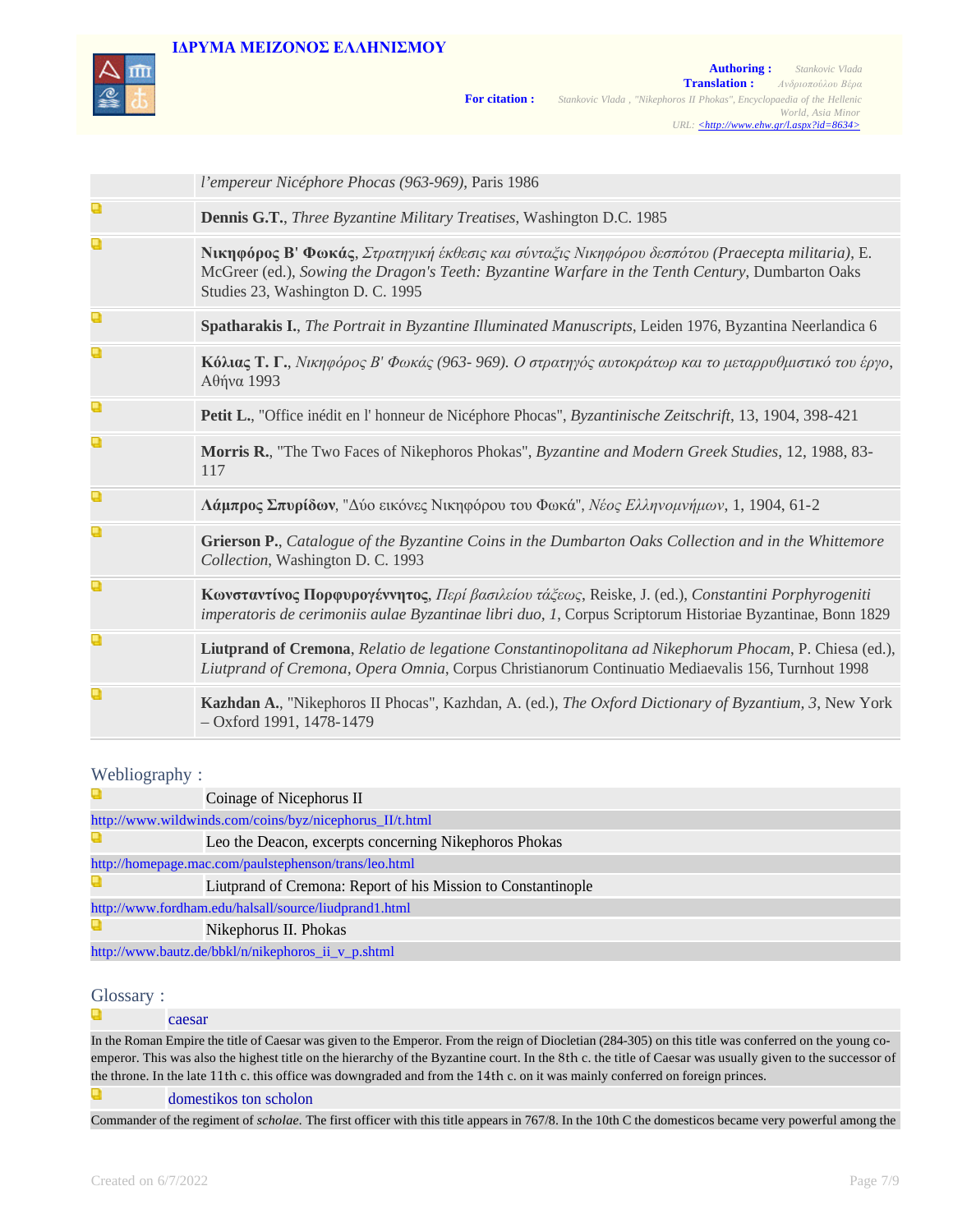

army of the *themata*; in mid-10th C the office was divided in two, *domestikoi ton scholon* of the East and those of the West, commanders in chief of the eastern and the western provinces´ army respectively.

#### kataphraktoi

Heavy armored horsemen ridind armored horses. They are mentioned in Emperor Maurice's *Strategikon* in the 6th c., but in the following four centuries they are not reported. Nikephoros II Phokas organised again the corps of the kataphraktoi, which he greatly relied on; he describes it thoroughly in his military treatise *Praecepta militaria*.

#### kouropalates

A high-ranking dignity, which from Justinian I was conferred on members of the imperial family and on foreign princes. During the 11th c. it was conferred on several generals, not belonging to the imperial family.

#### magistros

Higher office that Philotheos in his Kletorologion places above the anthypatos. This title lost its importance from the 10th century and gradually disappeared - most probably in the middle of the 12th century.

#### novel (novella)

Τerm meaning ad verbum "new decree" and used since around the 4th century in order to denote the provisions of the emperors as separate from the organized codes. They were written mainly in Greek and used extensively in the Middle Byzantine Era. Since the days of Komnenoi and after, they were replaced by other more specialized terms and they are very rare in the Late Byzantine era

#### parakoimomenos

Τhe guardian of the imperial private chambers. This high office was given usually to eunuchs that were persons of confidence, since they could not ascend to the throne. From the 9th and up to the 11th century, this office assumed a great importance and there were παρακοιμώμενοι that played important roles in the course of the empire, such as Joseph Bringa.

#### proedros

A high office of the Byzantine court, first known under Nikephoros II Phokas. The responsibilities of the proedros are rather uncertain. In the 11th c. the title was accorded oftenly, but it disapears after the 12th c. As an ecclesiastical office, proedros was equal to a metropolitan and was accorded to the regent metropolitan of a bishopric or a metropolitan see, until the election of a hierarch there.

#### protimesis (preemption)

The right of certain categories of persons to preemption in cases of the sale of property. According to a novel of Romanos I (934), the poor peasants who sold their land when in need, could by right of protimesis buy their land back in no high a price. This right of the small landowners was abolished under Nikephoros II Phokas.

#### strategos ("general")

During the Roman period his duties were mainly political. Οffice of the Byzantine state´s provincial administration. At first the title was given to the military and political administrator of the themes, namely of the big geographic and administrative unities of the Byzantine empire. Gradually the title lost its power and, already in the 11th century, strategoi were turned to simple commanders of military units, responsible for the defence of a region.

#### Sources

*De Velitatione*, in Dagron, G. – Mihaescu, H. (ed.), *Le traité sur la guérila (De velitatione) de l'empereur Nicéphore Phocas (963-969)* (Paris 1986), pp. 32‑135; also in Dennis, G. T. (ed.), *Three Byzantine Military Treatises* (Washington D. C. 1985), pp. 146‑239 (under the title "Skirmishing").

*Praecepta militaria*, in McGreer, E. (ed.), *Sowing the Dragon's Teeth: Byzantine Warfare in the Tenth Century* (Dumbarton Oaks Studies 23, Washington D. C. 1995), pp. 12‑58.

Liutprand of Cremona, *Relatio de legatione Constantinopolitana ad Nikephorum Phocam*, Chiesa, P. (ed.), *Liutprand of Cremona, Opera Omnia* (Corpus Christianorum Continuatio Mediaevalis 156, Turnhout, 1998), pp. 188‑215.

Reiske, J.J. (ed.), *Constantini Porphyrogeniti imperatoris de cerimoniis aulae Byzantinae* I (Corpus scriptorum historiae Byzantinae, Bonn 1829).

Hase, C.B. (ed.), *Leonis Diaconi Caloensis Historiae libri decem* (Corpus Scriptorum Historiae Byzantinae, Βοnn 1828).

Thurn, J. (ed.), *Ioannis Scylitzae, Synopsis Historiarum* (Corpus Fontium Historiae Byzantinae, Series Verolinensis 5, Berlin‑New York 1973).

Turdeanu, É. (ed.), *Le dit de l'empereur Nicéphore Phocas et de son épouse Théophano* (Thessalonique 1976).